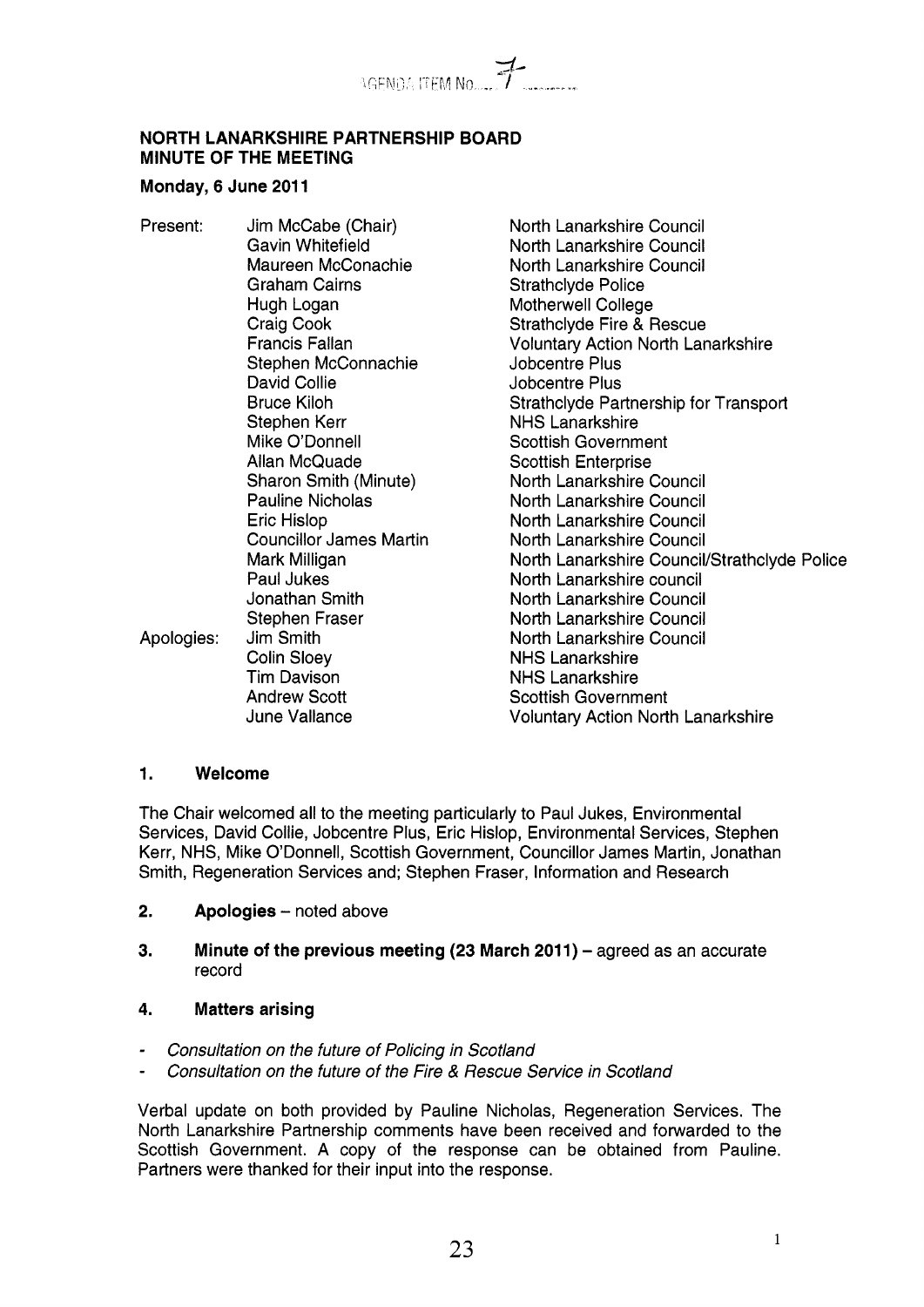# **5. 201 1 International Children's Games** - **Presentation**

Paul Jukes, Executive Director of Environmental Services, provided a detailed update on preparations for the 2011 International Children's Games. The meeting heard that 79 cities across 34 countries would be involved in the event with competitors and coaches arriving on 3 August and departing 8 August. Various events across North and South Lanarkshire will host the events including Strathclyde Park (sailing), Ravenscraig Sports Facility (Badminton, Judo) and John Wright Sports Centre (track and field events). The Lanarkshire Team involves 80 athletes and 12 coaches.

The meeting also heard of the complex logistical arrangements which are in place to ensure the success of the Games.

The Chair thanked Paul for this informative update.

# **6. ADP (Alcohol and Drug Partnership) Strategy and Delivery Plan**

Stephen Kerr, NHS Lanarkshire, provided an update to the Board on the areas in which the ADP funding was used in 2010-2011 and how the Scottish Government's strategic priorities will be delivered during 2011-2014.

NHS Lanarkshire's allocation for 2011/2012 (to tackle drug abuse) - £2,319,866; alcohol abuse allocation €4,032,242 which includes an allocation of €50,672 from the Scottish Prison Services to NHS who will assume responsibility for prisoner healthcare from October 2011. The funding allocation was approved by the ADP Implementation and Finance Group and Service Level Agreements with all providers have been negotiated on this basis.

Stephen highlighted the very positive performance in terms of Alcohol Brief Interventions and access and also summarised the NHS HEAT Targets for 2013 i.e. 90% of clients will wait no longer than 3 weeks from referral to receiving alcohol and/or drug treatment.

*The Board noted the content of the report* 

# **7. Community Engagement Action Plan 201 1-2014**

The Board was updated on progress with the Community Engagement Action Plan 201 1-2014

The NLP Community Engagement Sub Group progressed their set of local indicators and associated key actions included in the 2011-2014 Community Engagement Action Plan (attached as Appendix 1 to the Board report). The indicators will be reported via Perform NL and in line with the NLP performance reporting process.

*The Board noted the content of the report and approved the Community Engagement Action Plan (20 1 1-20 14)*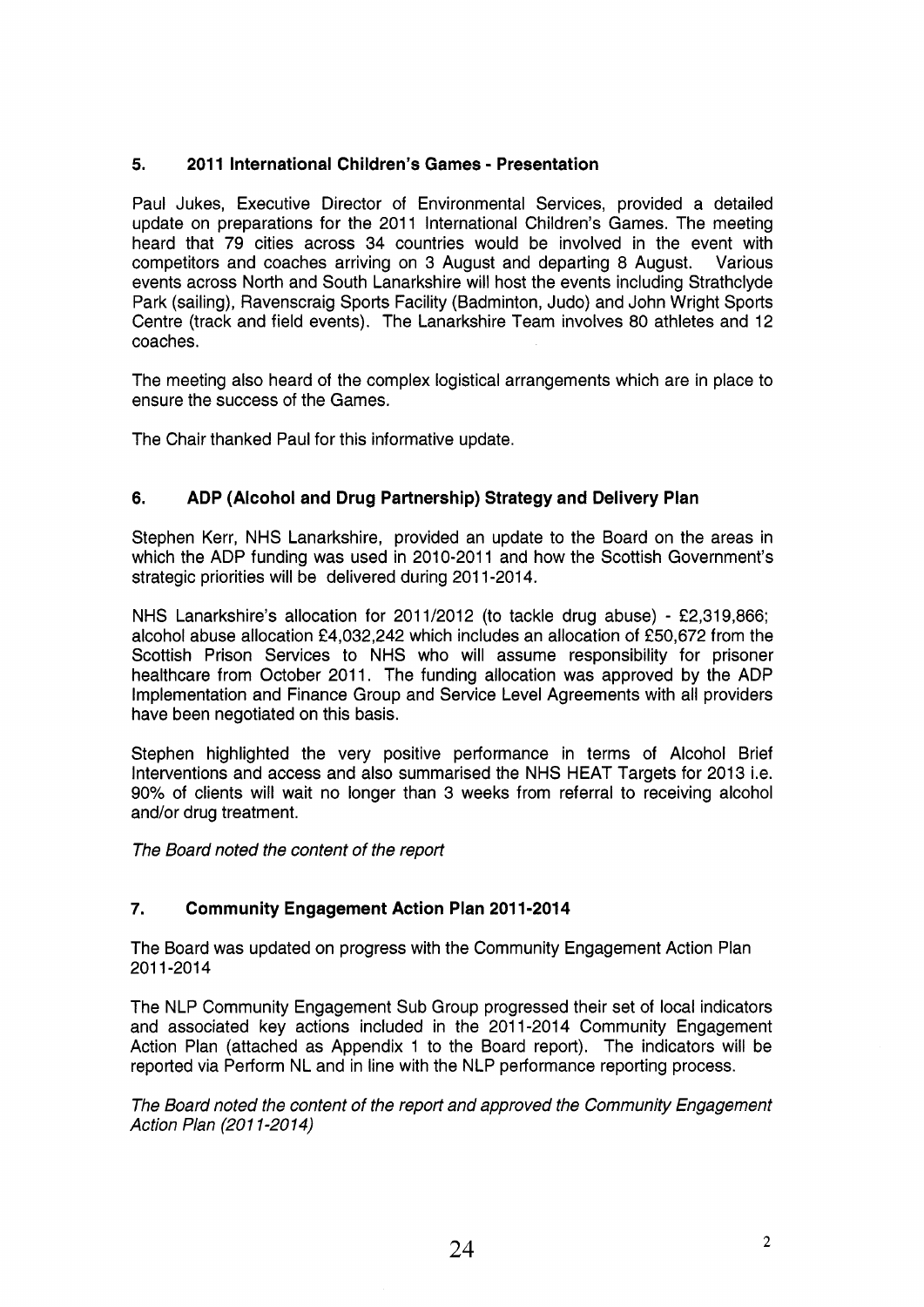### *8.* **Local Community Planning** - **Wishaw and District Local Area Partnership**

Councillor James Martin, as Convener of the Wishaw Local Area Partnership (LAP) updated the Board on recent items considered by the LAP.

The LAP meetings are held four times per year and topics which are regularly discussed include - community safety, roads and transportation, NHS issues, progress of the Local Development Programme, the joint Community Safety report which includes information from Strathclyde Police, Strathclyde Fire & Rescue, Housing Services and Regeneration Services. Councillor Martin thanked Partners for their input to the community safety reports. A main topic over recent months has been the planned improvement works to Wishaw town centre.

The Wishaw, Murdostoun and Fortissat Community provides regular reports to the LAP on activities which are organised in the local area. Support to the Community Forum is provided by the Community Engagement Officer to enable the Forums to contribute to the work of the LAP. Councillor Martin summarised events which the Community forum had arranged over the last 6 months.

*The Board noted the content of the report and approved the Community Engagement Action Plan.* 

#### **9. Local Community Planning Structures** - **update on consultation and next steps**

Verbal update by Pauline Nicholas. NLC will submit a report to the next Policy & Resources Committee (16 June) recommending that the current structure of 6 Local Area Partnerships should remain. Recent consultations with partners and Community Forums have taken place on the intended reduction of 6 LAPS to 3. The current three Local Regeneration Managers' remit will be extended to include each being responsible for two areas (i.e. Coatbridge/MotherwelI; Airdrie/North and Wishaw/Bellshill).

# **10. The Work Programme Announcement**

The report provides the Board with an update on the DWP procurement of the Work Programme's provision in North Lanarkshire.

The Work Programme is scheduled to operate across the UK for a period of *5-7*  years with large multi-million pound contracts being set up covering regions across the UK. In Scotland, two large prime contracts have been appointed to manage the contract and they will be responsible for developing and delivering the Work Programme locally. Working Links and North Lanarkshire Council, on behalf of Routes to Work, have now signed a formal legal contract and it is expected that services will be operational by Summer 2011.

*The Board noted the content of the report.* 

### **11. Citizens' Panel Survey** - **Transportation**

Stephen Fraser, Information and Research Team, advised the Board that this is the fifth consultation carried out as part of the Partnership's 3 year programme of citizens' engagement.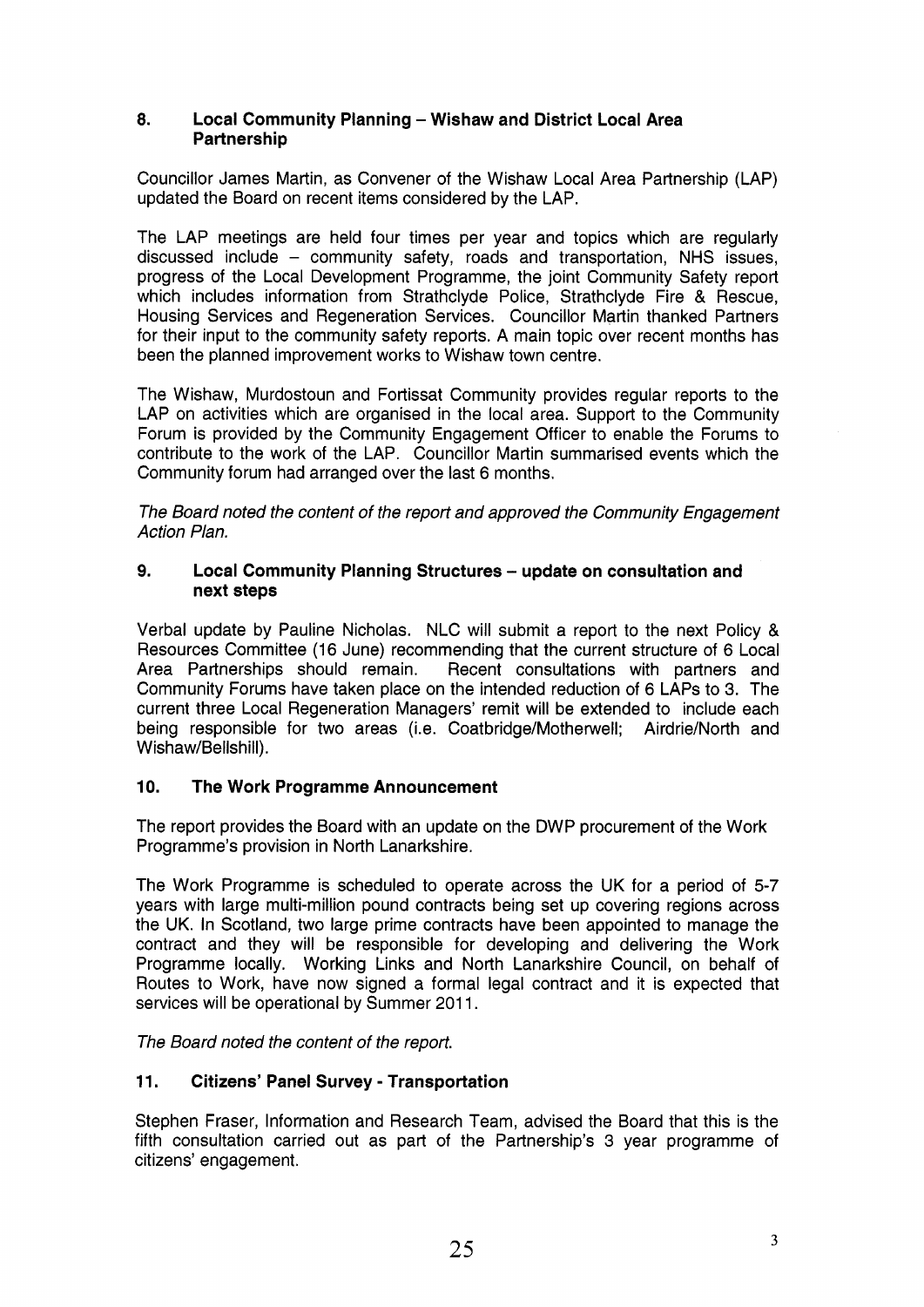The current consultation covered the key themes of transportation and the impact of the economic downturn (Appendix 1 of the report).

A total of 1,752 panel members completed the survey giving an overall response rate of 72%. Stephen summarised areas including - parking charges/private transport/impact of the economic downturn and, transport choices.

The full report and survey are available on the Council's website at [www.northlanarkshire.aov.uk](http://www.northlanarkshire.aov.uk) 

The Chair thanked Stephen for this update.

*The Board noted the content of the Citizens' Panel Consultation.* 

# **12. Economic Activity update**

*Job Seeker Allowance (JSA) levels - The last two months have seen consecutive* reductions in the number of claimants receiving JSA. The overall JSA rate has reduced by 3.5% (427 claimants).

*Youth unemployment levels (78-24 years)* - these have increased over the last month and remain close to the highest level since the start of the recession. In North Lanarkshire, 11.4% of the 18-24 age group claim JAS, compared with Scotland's rate of 8.1 %.

*Young Persons Guarantee and Future Jobs Fund-* the Coalition Government will not replace either of these initiatives when they end in 2011 although new schemes have been introduced including - Extension of the New Enterprise Allowance scheme; Expansion of the Work Experience scheme; 50,000 extra apprenticeship places by 2013/14; and, the introduction of a new initiative called Community Job Funds which aims to provide 2,000 job opportunities in the third sector.

*The Board noted the content of the report.* 

# **13. Third Sector update**

The Chair requested that this item is carried forward to allow Councillor David Fagan to have a discussion with Frank Fallan/June Vallance relating to the Community Transport Sub Group.

# **14. Financial Outlook update**

Gavin Whitefield provided a verbal update

- 201 1/2012 savings now agreed while service levels being sustained
- All Working Groups are delivering on actions
- A key area is the spending review by the Scottish Government and a report is expected in September 2011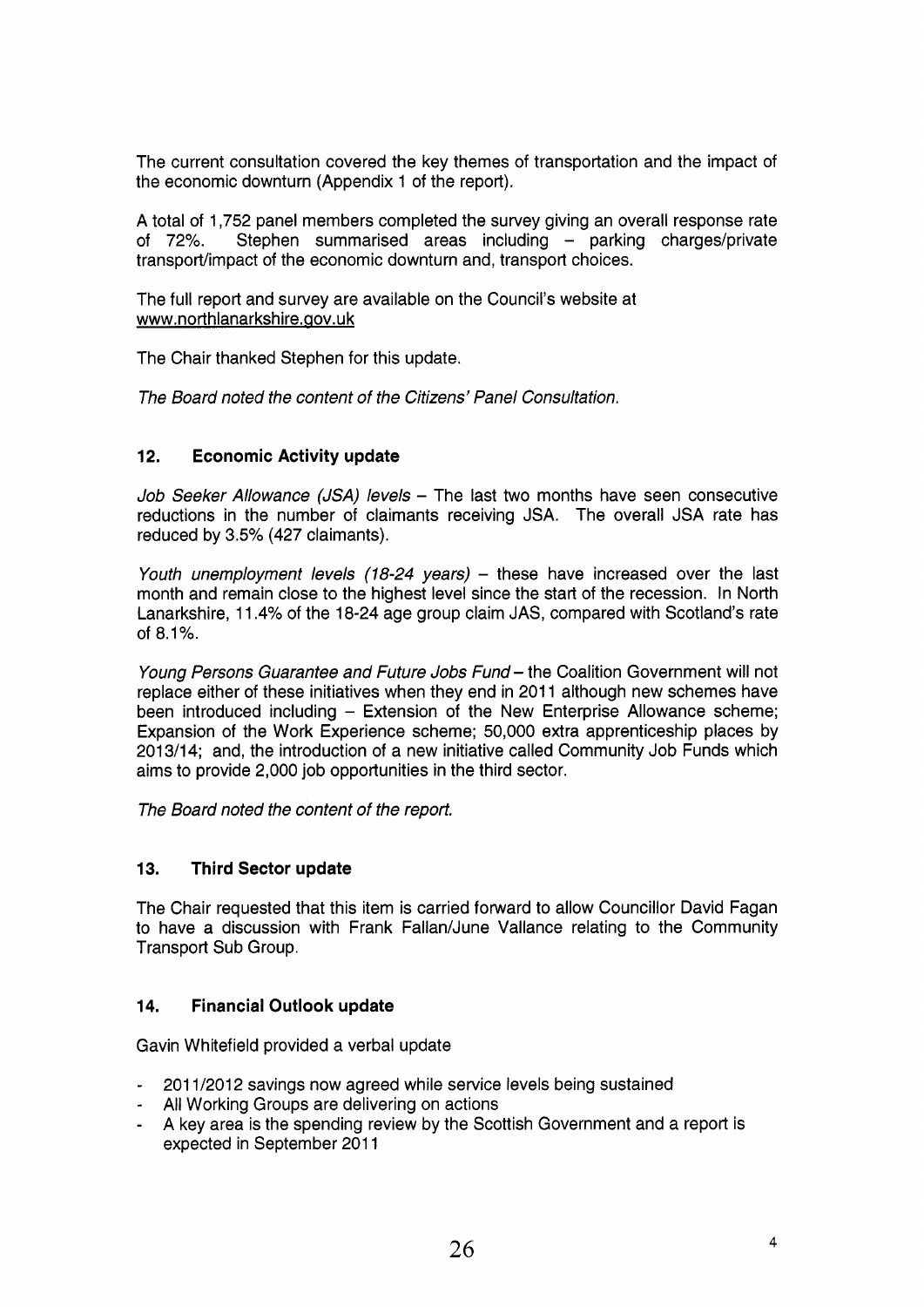# **15. Ravenscraig update**

Gavin Whitefield provided a verbal update

- Provisional agreement on TIF (Tax Incremental Funding). Will be considered at the Policy & Resources Committee on 16 June and a formal response forwarded to the Scottish Government thereafter
- On site housing continuing
- Sports Facility  $-$  now a major asset for the area -
- BRE facility now progressing

### **16. Introduction Meeting with North Lanarkshire Constituency and Regional List MSPs**

Following the recent Scottish Parliament elections, an initial meeting has been arranged to allow Partners to meet newly elected and re-elected MSPs. The meeting has been scheduled for 20 June (2pm, Civic Suite, Civic Centre).

The Agenda will include an introduction from the Council Leader, a 5-10 minute overview from each of the Community Planning Partners and a discussion around key strategic issues which the NLP would wish to highlight to the MSPs. Also included in the Agenda will be an update on economic activity.

# **17. Corporate Working Groups Annual Report (April 2010** - **March 2011)**

- (a) Regeneration
- (b) Lifelong Learning
- (c) Environment
- (d) Health & Wellbeing

Reports for noting. Key achievements are set out in each report with a commentary/explanation where some are not on target.

Frank Fallan suggested that the title of the reports could be amended from **'Corporate** Working Group" to **"Partnership** Working Group"

### **18. Gateway Protection Programme**

Jonathan Smith, Local Regeneration Manager, provided an update on the progress made with the families who arrived in Motherwell (2007) as part of the Gateway Protection Programme, the UK's official refugee resettlement programme. The families arrived from the Democratic Republic of Congo.

NLP's participation in the programme was extremely successful and this was reflected in the evaluation carried out in 2008 by the University of the West of Scotland. In summary -

*Education* - the children have settled well at local schools. There are 16 children at primary school; 6 in High School (Braidhurst); and 9 young people attend Motherwell College.

*Health* - no major health concerns of any of the families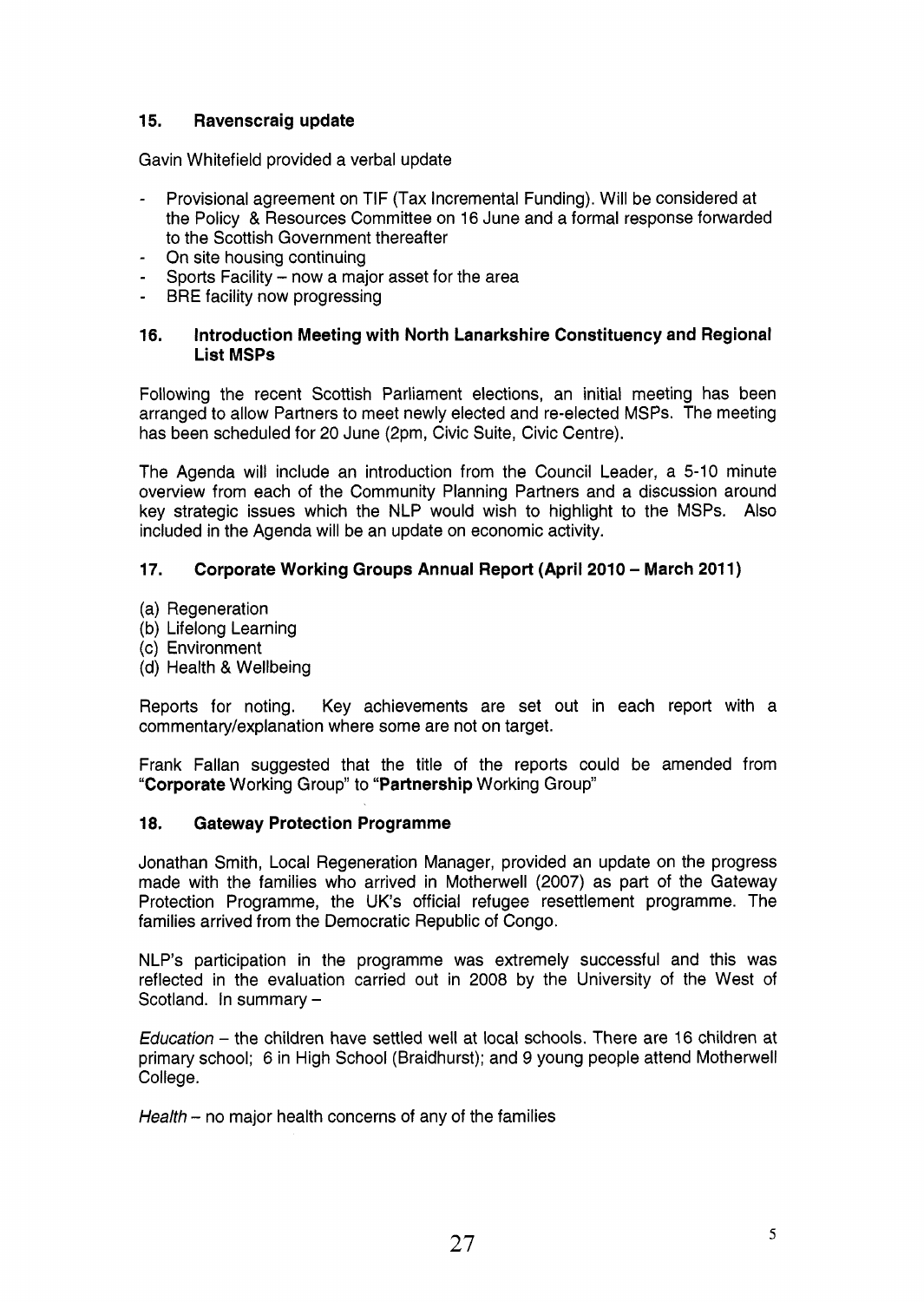*Employment* – Currently, there are 16 adults in full or part time employment. A high number of the group progressed onto Programmes such as "Xtra hands" and "2<sup>nd</sup> Chance Apprenticeship".

*Training* – Eleven women participated in the Refugee Employability Programme with nine achieving an SQA Core skills Access 3 in Communications. A visit to nine achieving an SQA Core skills Access 3 in Communications. Motherwell College Open Day was organised with visiting speakers from Careers Scotland and Community Learning and Development's Employability Programme

It was suggested that future updates could include details on integration of families.

*The Board noted the content of the report and agreed to accept future update reports* 

### **19. Scottish Government Regeneration discussion paper** - **NLP response**

The Board report includes the draft response on behalf of the NLP to the Scottish Government's Regeneration discussion paper *"Building a Sustainable Future".* This discussion paper was published in February 2011 and is intended to be a starting point for a debate/discussion around regeneration in the current climate.

The paper focuses on opportunities and priorities for the future and sets out where the Scottish Government anticipates regeneration challenges and how to address these.

The draft response was approved at the Council's Regeneration Committee on 18 May. Partners were asked to provide final comments on the draft response to Pauline Nicholas by **Friday, 10 June.** Allan McQuade confirmed that a return had been submitted to the Scottish Government on behalf of Scottish Enterprise. Allan will forward these comments to Maureen McConachie, for information.

*The Board noted the content of the report and approved the draft response to the Scottish Government.* 

#### **20. Organisational changes**

Since March 2011, there has been a number of personnel changes within North Lanarkshire Council and Partner agencies. The report highlights the changes where staff have resigned/retired and details of his/her replacement including contact details. One amendment to the report is the new appointment of North Lanarkshire Council's Head of Design &. Property Services (Billy Hope).

*The Board noted the content of the report.* 

#### **21. Budget Statements 2010/2011 and 201 1/2012**

- (a) Statement as at Period 13 (31 March 2011) noted
- (b) Statement as at Period 1 (28 April 2011) noted

Current unallocated resources of €20,041